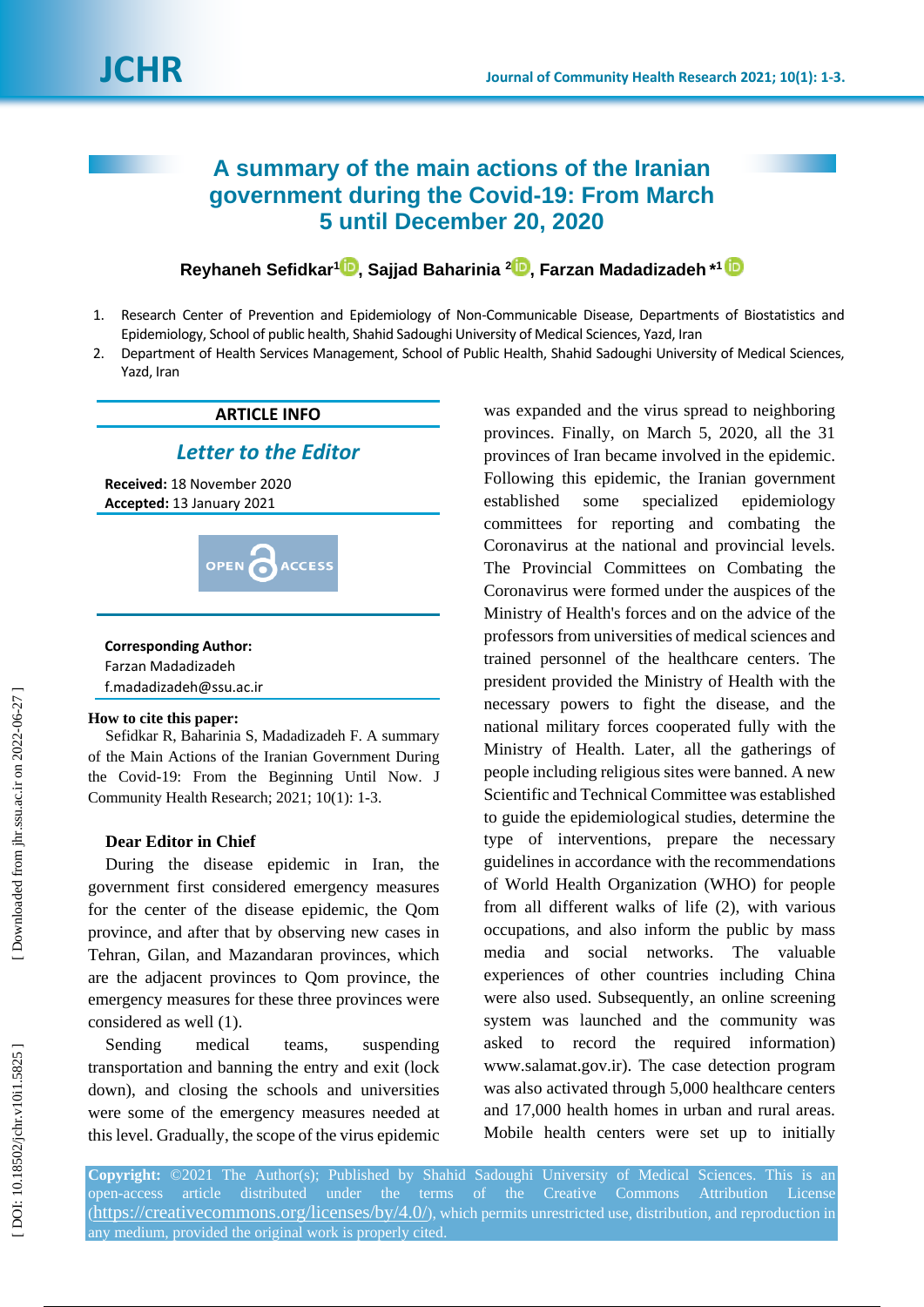identify the infected people across the provinces in order to reduce the number of patients referring to the main hospitals dedicated to the Coronavirus disease. Equipping and preparing more hospitals, disinfecting the urban public places, closing all the centers except those providing the peoples' basic necessities, recruiting new staff in the medical staff of the Ministry of Health and calling on the retired workers to return to work, encouraging the local manufacturers to produce the masks, goggles, disinfectant liquids and gels, and medical staff uniforms, agreeing with Iran's neighbors to further control the borders, calling for cooperation with international organizations to provide laboratory kits and medical equipment, encouraging the people to be quarantined at home, establishing an extended care facility for the 14 -day rest of the recovered patients after discharge and before going home and being around the family members, and formation of a psychology task force to reduce the stress of the patients and ordinary people were among the other measures taken by the government in this regard. Despite strong international sanctions against Iran, all the activities were encouraged and approved by the WHO's expeditionary team during a visit to monitor the Iran's control activities in the fight against the Coronavirus. At the time of writing this Paper, the Iranian New Year (Nowruz) began and since this time is an opportunity for the families and friends to visit each other according to the Iranian tradition, the government banned all the trips and visits and asked the people for using digital facilities instead of direct exposure to each other ( 3 ). Also, in addition to activating the highest level of measures to combat the Coronavirus, a plan called Social Distancing was implemented for minimizing the contacts between ordinary people, the entry and exit of non -indigenous people were prevented in all the Iranian cities and villages, and heavy fines were imposed on the passengers. The government also extended the New Year holidays and all the government departments were asked to continue working with only 30% of their employees in addition to observing the healthcare instructions. The Iranian army and military forces have pledged to build a 2,000 -bed hospital for the patients infected by the Coronavirus on March 25. The government also suspended loan repayments and tax payments and promised to give cheap supportive loans to support the economy. Various epidemiological studies have been conducted on the Coronavirus using several different samples obtained from 41, 99 and 138 patients and the characteristics of individuals such as age, sex, family history of heart disease, blood pressure, and diabetes were investigated  $(3, 4, 5)$ .

Extensive research studies are underway worldwide to discover the treatment for the Coronavirus disease. Some studies have considered the isolation as one of the most effective ways to preserve the patients' lives and found that the discovery of a specific drug takes several years Similar to what John Snow did for cholera in the 18th century in London, further research is needed to be done to discover the origin and complete treatment of the disease (6,7 ). Focusing on finding the right response to the crisis should not lead to neglect providing routine care to the people in the community so that, finally, the number of patients who have died due to lack of access to health care will exceed the number of deaths due to the Coronavirus. The incidence of the COVID -19, as the biggest crisis since World War II, gives rise to promote the environmental health, reduce the air pollution, decrease the road accident fatalities, and increase the national solidarity among different walks of life despite the problems created for the healthcare system and global economic system.

At the end of Nowruz holiday, on April 11, 2020, some COVID -19 restrictions were removed by the government and the Ministry of Health so that many guilds could continue their activities. From March 24, 2020 to May 25, 2020, simultaneously with the holy months of Sha'ban and Ramadan, livelihood and health packages were provided by donors, grassroots groups and some governmental organizations for less privileged people. In order to avoid mass gatherings, the government imposed restrictions on mosques and holy places to prevent the religious and traditional ceremonies during this period. In this regard, to comply with hygienic instructions, a number of holy shrines were shut